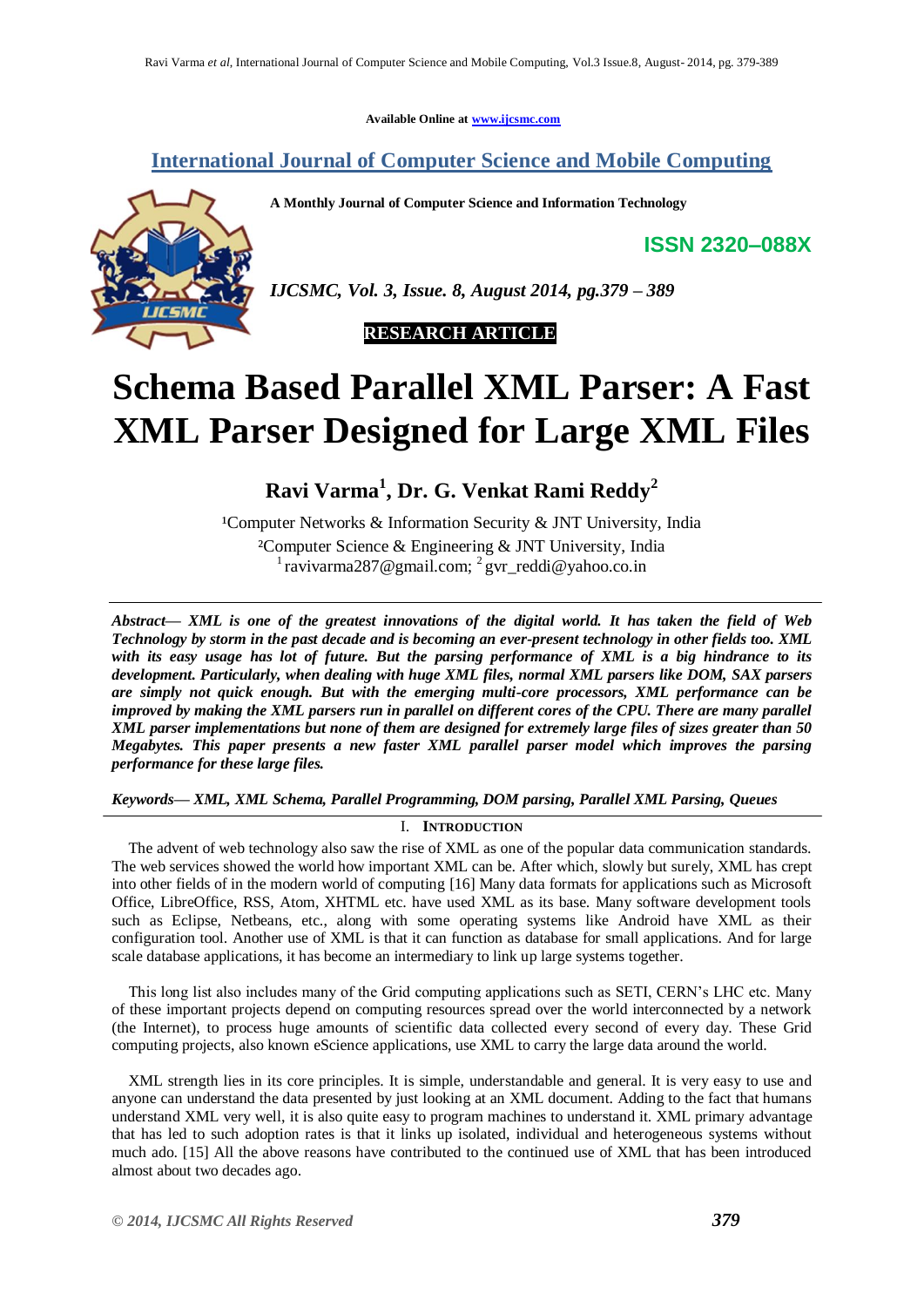Despite its many profound advantages, XML has one serious disadvantage - its performance. [14] It is a known issue that has haunted XML since its inception. The processing of XML files is one of the slowest in this fast moving world. The processing of XML to be usable by a machine is also called as XML parsing. XML parsing is done using some pre-written API provided by many entities. XML APIs are classified into two types: DOM based API and Event based API. DOM based APIs or parsers construct a DOM (Document Object Model) tree in memory which is tree based representation of data present in XML file. These parsers are very slow in parsing but very good at accessing data quickly once parsed. The event based parsers are very quick in parsing in that they do not waste time by building large data structures. Instead, they produce series of call backs which are handled by the application.

Many benchmark tests have been performed on these API. One such test is done by Tak Lam et al. [5] The mentioned benchmark test proved the slow nature of XML parsing. Add to the fact that the parsing performance of XML increases with the increase of XML file size, the situation has not boded well for XML and some went on to predict the doom of XML. Nevertheless, These API have been improving over the years [10] [11] [12] [13] but are not keeping up with increasing demands for speed. This issue becomes troublesome in applications where the size of an XML file is very large. In some applications such as Grid computing, the average size of a single XML document is in between 150 - 250 Megabytes. And in some databases, the XML file size may be as large as 10 Gigabytes.

The turn of the century provided XML a chance to claim some speed advantage with the arrival multi-core processors. The multi-core processors can process many tasks at once and at the same time provide faster processing of a single task by running its individual components in parallel. These new range of processors are utilized by many programmers to keep increasing the speeds of their programs. [6] Many also felt that XML performance can be improved by utilizing the parallel nature of the new CPUs. This paper describes an approach to parallel XML parsing by using multi-core processors to speed it up. This new approach is called as Schema based Parallel XML Parser.

## II. **RELATED WORK**

Much work has been done in parallelizing XML parsing over multi-core architectures. The important point to be noted here is that almost all the work that has gone into parallelising XML parsing is done in data parallel approach. Despite being difficult, this approach is preferred because the efficiency and speed is quite high when compared with pipelining or task parallelism. The first and most famous work is done by Wei Lu et al [1]. In their work, the XML file is divided into chunks and these chunks are fed to different cores of a CPU and are processed concurrently to get the resultant DOM tree. The chunks are obtained by using a preparser which scans the XML document to identify partition points. A block diagram is shown below in Fig. 1.



Fig. 1 PXP Parallel XML parser by Wei Lu et al

The preparser is a performance bottleneck in this model as it is serial and has to scan the whole XML document to split apart. To improve this, Pan et al [2] built a Meta-DFA – a DFA based XML preparser to parallelize the slow PXP stage. There are other improvements [17] [18] that have been implemented based on the design of Lu et al [1]. One of them is KEPT (Key Elements Tracing Method) presented by Li et al [3] which introduced task parallelism to data parallelism. Another approach called as ParDOM parallel DOM parser completely removed the PXP stage by using a sort and rearrange algorithm after parsing [4]. The details of the above methods are compiled and written in a survey work by the same authors in their previous work [7].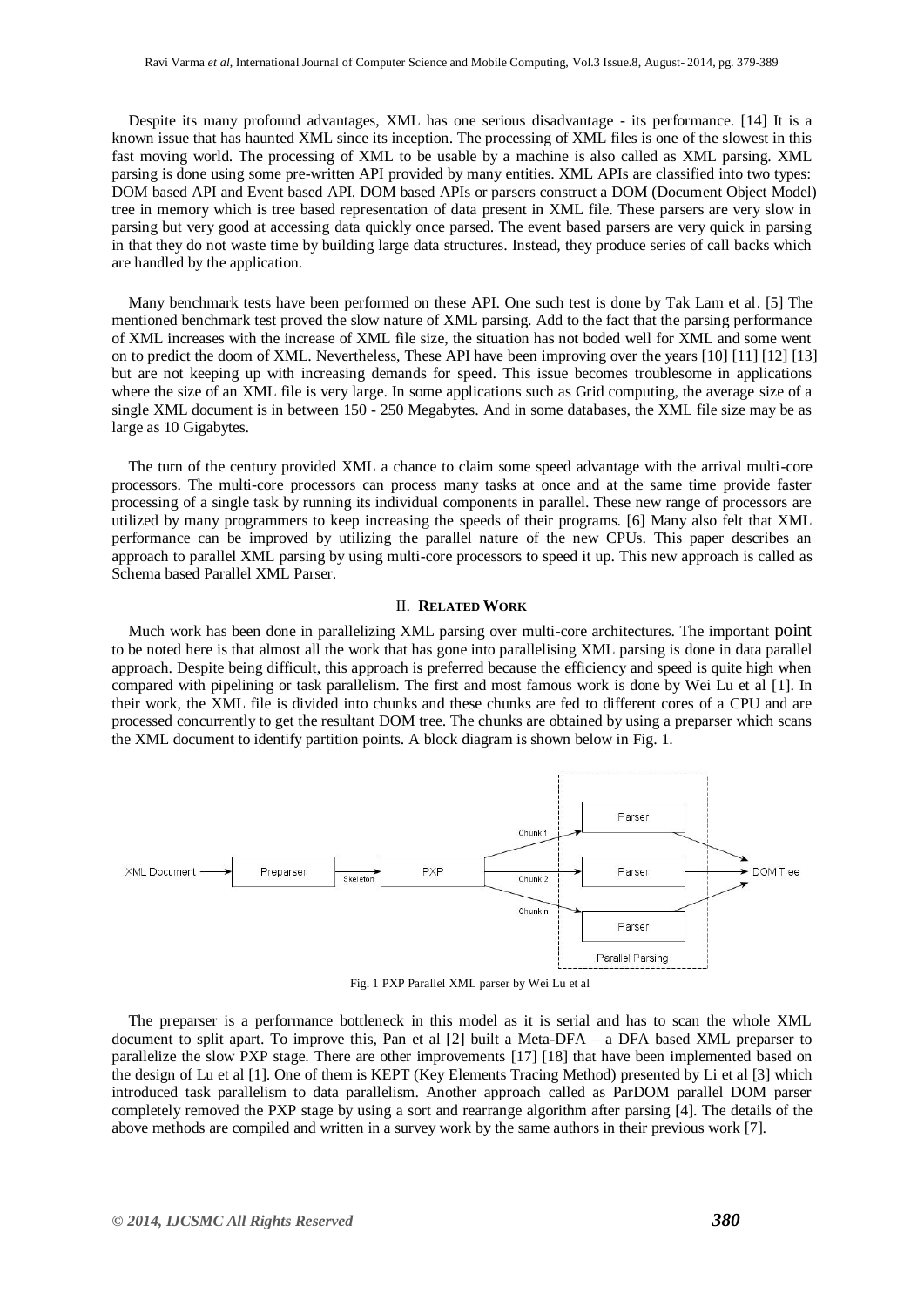#### III. **DESIGN OF PROPOSED NEW MODEL**

Many parallel XML parsers mentioned in the previous section show performance improvement for files starting from 1 Megabyte to 40 Megabytes but become very slow when it comes to larger files of sizes greater than 50 Megabytes. So for large XML files, a parallel parser called as the Schema based Parallel XML Parser has been designed to support parsing of these very large XML files which are greater than 50 MB in size.

This work concentrates on improving the existing XML parallel parsing performance, particularly at the preparsing stage where a lot of methods have failed to speed it up. The following fig. 2 shows the basic architecture of the new XML parallel parsing model proposed in this paper. The new model like the old model suggested by Lu et al, [1] has three stages. The first is the Preparsing stage; the second is the parallel parsing stage and the final a merging stage. And like all other parallel XML parsers, it is also based on a data parallel approach to speed up parsing.



Fig. 2 Schema based Parallel XML Parser model

The job of the first stage, i.e., the preparsing stage, is that to split XML file properly so that the split XML files, also called as Chunks, can be well-formed and readable by the parser. From the second stage, the parallel process begins, where simultaneously many parsers are initiated to parse split XML files concurrently. These parsers give out several DOM objects which are merged in the final phase called as merging phase, which is also run in parallel.

The new Schema based Parallel XML Parser model speeds up the overall process of parsing in two stages. The first one is at the preparsing stage. The PXP approach used to scan the whole XML document to identify break points to split the XML file, the new model will only scan the XML Schema of the XML file to build a list which is used to identify breakpoints in XML file. This process is explained further in the next section. The second place of improvement is the merging phase. Earlier the merging phase used to serial in nature but the new one is parallel improving speed even more. The details are explained in the following sections.

## IV.**IMPLEMENTATION OF SCHEMA BASED PARALLEL XML PARSER**

#### *A. Preparsing stage*

The Preparsing stage is the most important stages of this new model as it creates the split points required for proper splitting of XML file. The XML file cannot be split at any arbitrary point; otherwise the parsers in the parallel parsing phase would throw exceptions for non-conformity to well-formedness, premature termination and would be unable to parse those chunks of partial XML files. To eliminate these issues, the XML file has to split at correct points. The correct points would be the ones where the element tags are closed properly. By cutting the XML file at these points, it would ensure proper and safe handling of XML chunks.

To get these properly placed chunks, the PXP approach was to scan the whole XML file. This approach is good enough for smaller XML files which are less than 20 Megabytes in size, but a significant performance bottleneck with large XML files. So to improve speed with higher sizes, the new approach is to scan the Schema and use the schema to split the XML file. The process is shown in the following Fig. 3.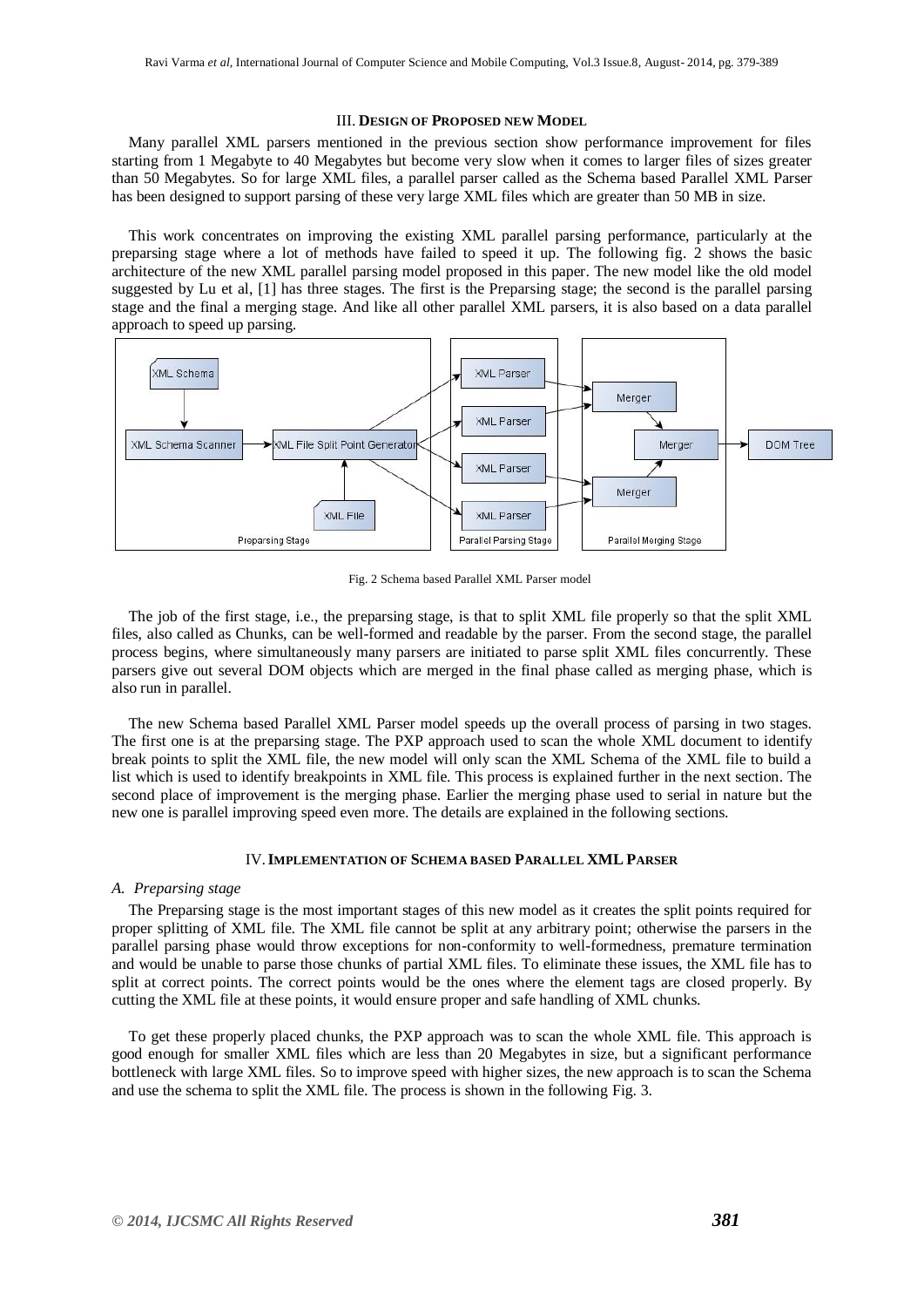

Fig. 3 Preparser Process

Before understanding the XML Schema Scanner algorithm, a point has to be noted, i.e., that this new Parallel Parser model is designed for very large XML files (>50MB). An XML file of a size of 50Megabytes has typically around 100000 – 200000 elements. And it would be reasonable to assume that there are a very large number of Level – 1 elements or nodes in the XML file. Level – 1 elements or nodes are those elements which are direct children of a root node in an XML tree. This is shown in Fig. 4 below where the Level – 1 nodes are shown between the two dotted lines. The advantage of these Level – 1 nodes is twofold. One is that being direct children of root node it is easy to split XML file at the end of their tags and simply insert a root end tag to make well-formed chunk and the second one is it also makes the process of merging XML chunks back together relatively faster. So, the preparser is designed to identify split points at the end of these elements.



Fig. 4 Sample XML tree indicating Level – 1 nodes

# *B. XML Schema Scanner*

A sample XML Schema is shown in Fig. 5. The XML Schema Scanner reads a Schema file like this and generates an XML Element List to be used by XML File Split Point generator, the next stage in the process. XML schema contains a description of an XML file; the description would be about the structure of the XML file, the XML elements, their names, their type, their constraints, their children, their attributes etc. This means that the XML elements' information can be obtained from the schema itself instead of scanning the whole XML file. This elements' information is stored in the XML Element List. The pseudo code to scan and identify XML elements is shown in Algorithm 1.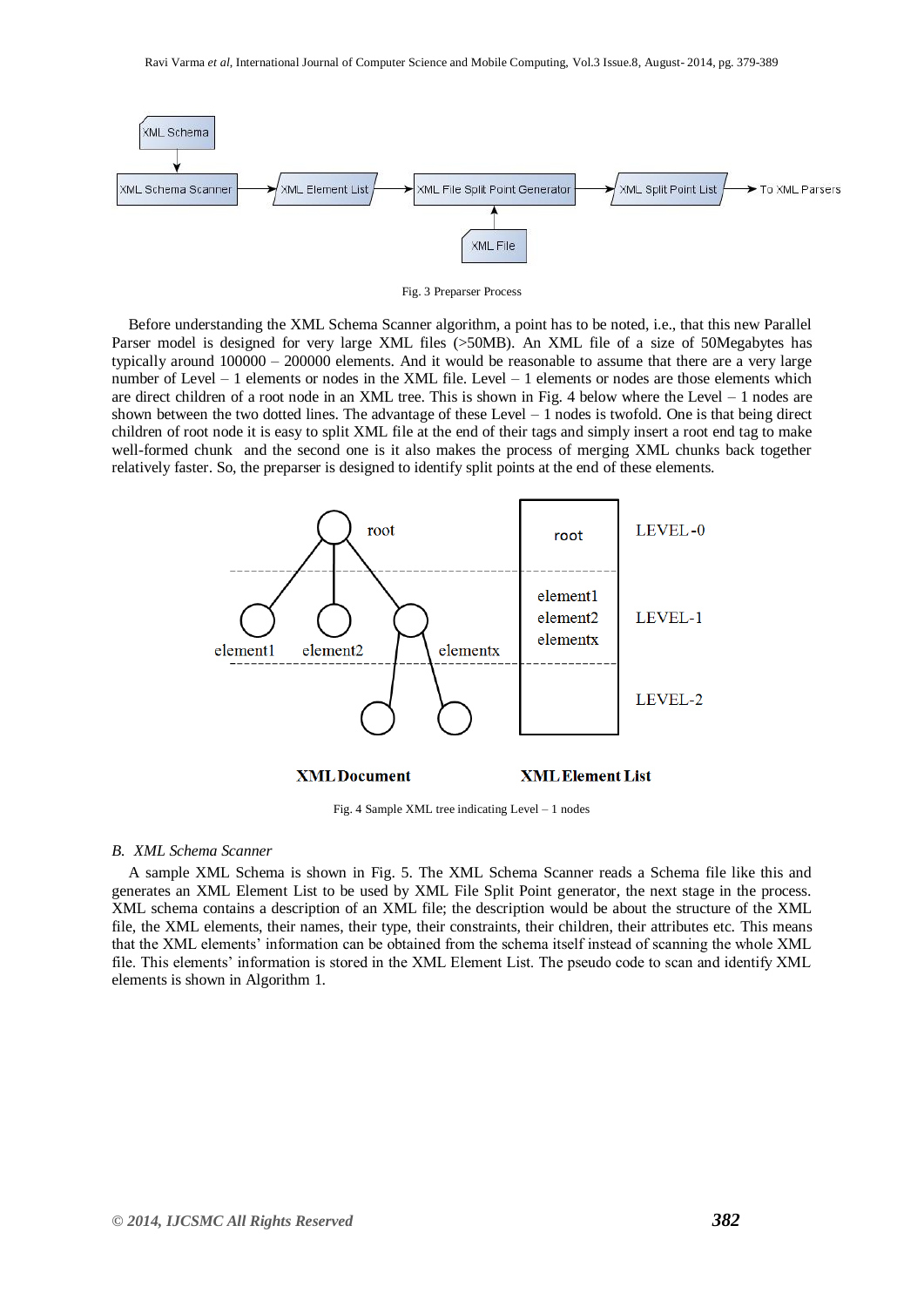```
<?xml version="1.0" encoding="utf-16"?>
<xs:schema attributeFormDefault="unqualified" elementFormDefault="qualified"
  <xs:element name="root">
    <xs:complexType>
      <xs:sequence>
        <xs:element name="element1" type="xs:string" />
        <xs:element name="element2" type="xs:string" />
        <xs:element name="elementdeep">
          <xs:complexType>
            <xs:sequence>
             <xs:element name="deep1" type="xs:string" />
            </xs:sequence>
          </xs:complexType>
        </xs:element>
        <xs:element name="element3" type="xs:string" />
      </xs:sequence>
    </xs:complexType>
  </xs:element>
</xs:schema>
```
#### Fig. 5 Sample XML Schema

The XML Schema Scanner takes an XML Schema file as input and gives away a list containing data about Elements in XML file. The algorithm will detect element information by reading the file line by line. It extracts information related to element type and name when it finds *xs:element* tag in the file. This extracted data is stored in *elementlist*. This process is also shown in fig. 4. The namespace *xs* is different from one document to another and so the algorithm will automatically detect it and adopts the new namespace. The XML Element List should contain only Root element and Level–1 elements, so the algorithm uses a variable *level*, an integer which keeps count of the current level the current element is in. The XML Element List, shown in algorithm 1 as *elementlist*, is returned by this procedure.

| <b>Algorithm 1</b> XML Schema Scanner |                                                              |  |  |  |  |
|---------------------------------------|--------------------------------------------------------------|--|--|--|--|
|                                       | 1: procedure $S$ CANSCHEMA(File $x \text{s} d \text{file}$ ) |  |  |  |  |
| 2:                                    | Initialize List <i>elementlist</i> , $level = 0$             |  |  |  |  |
| 3.                                    | while !EOF of <i>xsdfile</i> do                              |  |  |  |  |
| 4:                                    | <i>line</i> $\leftarrow$ read line from <i>xsdfile</i>       |  |  |  |  |
| 5.                                    | <b>if</b> line contains "xs:complexType" <b>then</b>         |  |  |  |  |
| 6:                                    | $level \leftarrow level + 1$                                 |  |  |  |  |
| 7:                                    | end if                                                       |  |  |  |  |
| 8:                                    | <b>if</b> line contains "xs: element" AND level $< 2$ then   |  |  |  |  |
| 9:                                    | $elementlist \leftarrow element name$                        |  |  |  |  |
| 10:                                   | end if                                                       |  |  |  |  |
| 11:                                   | end while                                                    |  |  |  |  |
| 12:                                   | return elementlist                                           |  |  |  |  |
|                                       | 13: end procedure                                            |  |  |  |  |
|                                       |                                                              |  |  |  |  |

# *C. XML File Split Point Generator*

Traditional XML Parallel Parsers have always scanned the whole XML document to generate chunks of main XML file to parse them. This process is a severe headache when it comes to large XML files. To eliminate this problem, the Schema based Parallel XML Parser uses a very different kind of chunk creator. It is called as the XML File Split Point Generator. It takes in the XML Element List produced by the XML Schema Scanner and the XML file as input and generates an array of split points, a series of file pointers, indicating the chunk creation points. The algorithm is shown in Algorithm 2.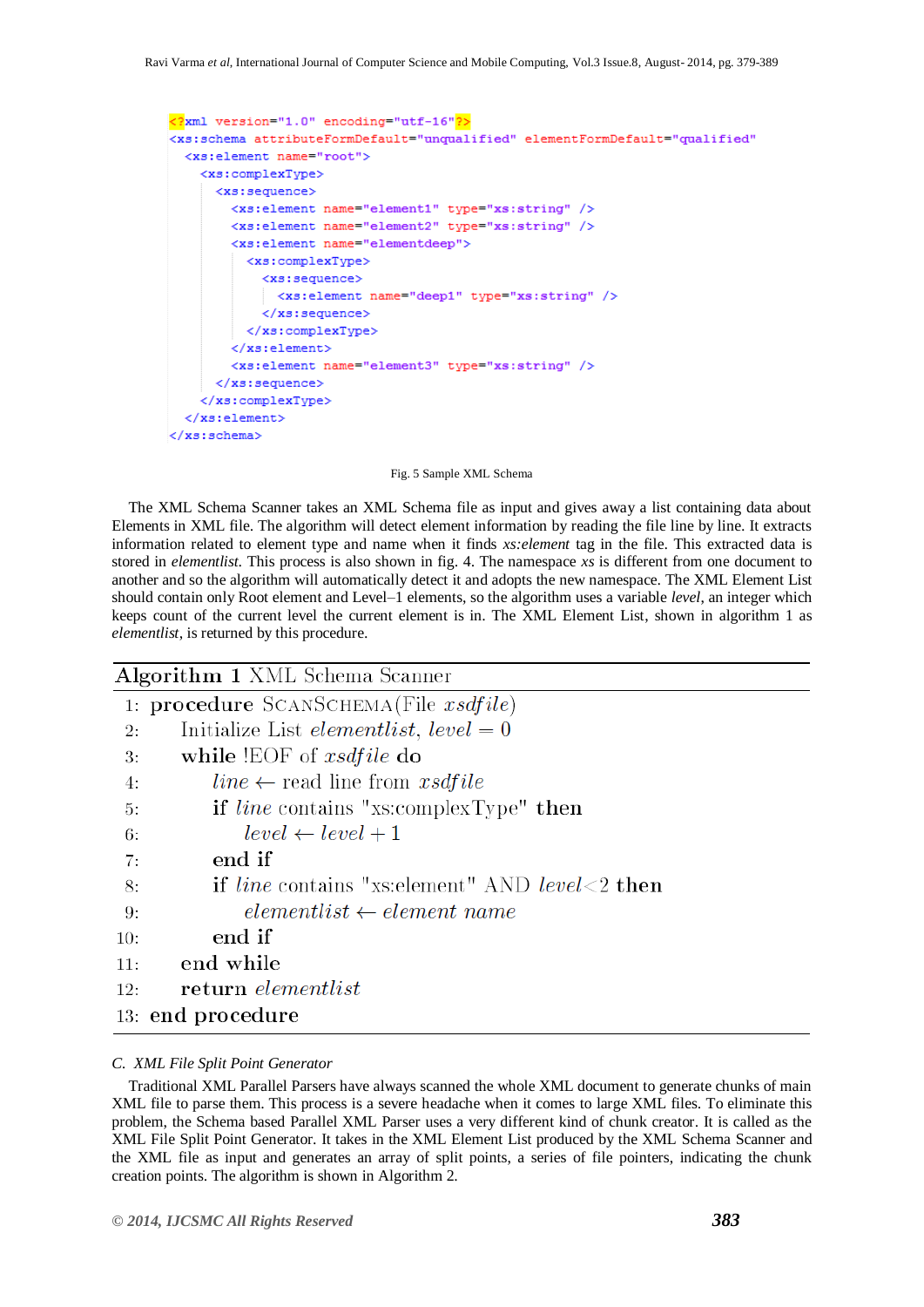| Algorithm 2 XML Breakpoint Generator |                                                                                       |  |  |  |  |
|--------------------------------------|---------------------------------------------------------------------------------------|--|--|--|--|
|                                      | 1: <b>procedure</b> GENERATESPLITPOINT(File $rmfile$ , List elementlist)              |  |  |  |  |
| 2:                                   | <i>chunksize</i> $\leftarrow$ ( <i>xmlfile</i> file size)/(number of processor cores) |  |  |  |  |
| 3.                                   | Initialize Array splitpoints                                                          |  |  |  |  |
| 4:                                   | while $!EOF$ of $cmIfile$ do                                                          |  |  |  |  |
| 5:                                   | Seek upto <i>chunksize</i> in <i>xmlfile</i>                                          |  |  |  |  |
| 6:                                   | repeat                                                                                |  |  |  |  |
| 7:                                   | <i>line</i> $\leftarrow$ read line from <i>xmlfile</i>                                |  |  |  |  |
| 8:                                   | <b>if</b> line contains an <i>element</i> in <i>elementlist</i> <b>then</b>           |  |  |  |  |
| 9:                                   | $splits[ \leftarrow element$ ending point in $cmified$                                |  |  |  |  |
| 10:                                  | end if                                                                                |  |  |  |  |
| 11:                                  | until split point is found                                                            |  |  |  |  |
| 12:                                  | end while                                                                             |  |  |  |  |
| 13:                                  | return splitpoints.                                                                   |  |  |  |  |
|                                      | 14: end procedure                                                                     |  |  |  |  |

As shown here in algorithm 2, the XML File Split Point Generator also called as XML Breakpoint Generator initially assumes a default chunk size based on the available processor cores. The number of chunks created is equal to the number of CPU cores in the machine. This step is taken so as to ensure maximum efficiency during parallel parsing phase. Then the algorithm seeks directly the end of first chunk in the XML file. This could be any arbitrary point in XML file and the chunk may not be well-formed. This may result in failure of parsing of that chunk. So, the XML Breakpoint Generator automatically reads next few characters so that it can identify the end of an element or node. This is done by continuously comparing the next characters to match the elements in Element List generated by XML Schema Scanner. Whenever a Level-1 element's end tag is detected, the reader stops here and marks the end of the current chunk. The corresponding pointer is written into the array. This process repeats until all the breakpoints are generated. The final array of breakpoints is returned by this procedure.

## *D. Parallel Parsing stage*

The parallel parsing stage is the phase of actual parsing of XML file done. In this stage, a number of parser modules are initialized and run in parallel. These modules are executed concurrently in different cores of a CPU to speed up the overall parsing performance. A block diagram of parallel parsing stage is shown in fig. 6. The figure shows three (say) parallel parsers initialized to run in parallel. These parallel parsers take the XML file as input. But they only parse chunks or parts of the main XML file. The parts are identified in the XML Split Point List. Each parser needs to know only the start and end of its chunk. So, these two points are passed to them. The start of the next chunk is the end of previous chunk. So, a single split point becomes an end indicator of one chunk and also start indicator of the next.

The parser modules use a JDOM parser [8] to build the DOM tree. The DOM tree is a Document object returned by the JDOM parser. A series of DOM trees are given out as output. These partial DOM trees together represent the whole XML file. The algorithm of a parser module is shown in Algorithm 3. The Parser module reads each its chunk into a variable *input*. This is passed to the JDOM parser [8] which parses the input chunk and gives a Document object which is returned by the parser module. The output of the parallel parsing stage is a series or array of Documents (partial DOM trees).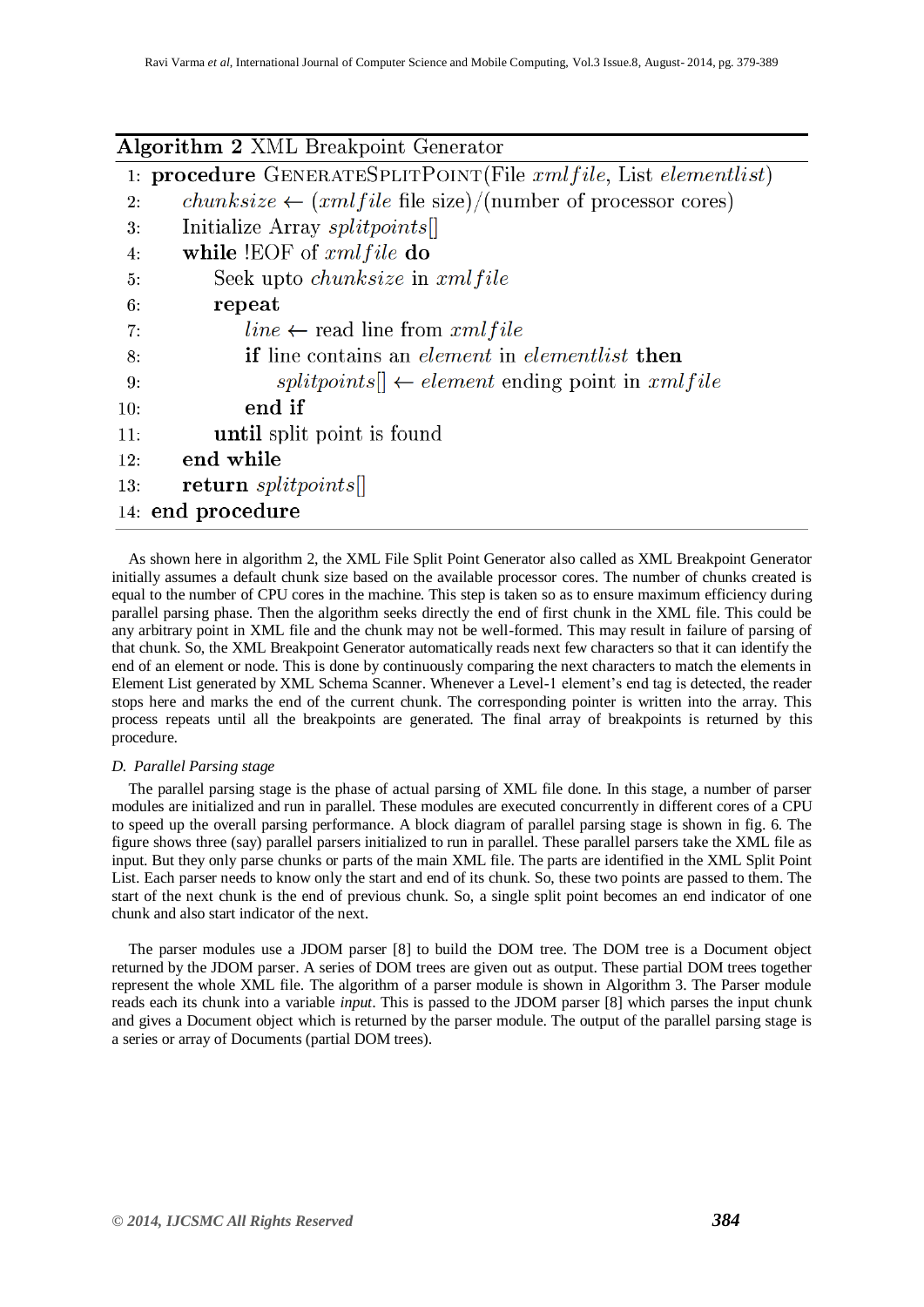

Fig. 6 Parallel Parsing Stage

The Parser modules are initialized simultaneously and are run in parallel. These parsers are started using ExecutorService Framework [9] provided by Java 1.5. Executor Service invokes a thread pool of worker threads [9] where each worker thread runs a parser module. A small code snippet is shown below. An ExecutorService object is created with a pre-assigned number of worker threads. At the same time, a number of Parser modules are initialized and added to a list. These are started by the ExecutorService by using its method invokeAll(). Even though, invokeAll() might mean to start all parsers at the same time, but in truth, they might not be started all at once. It depends on the number of worker threads that are defined by the ExecutorService object. For example, if there are 4 worker threads and 6 different Parser modules started, the total number of modules running simultaneously is in fact four at any point of time. After finishing execution of any of the Parser modules (whichever task completed first) the new free worker thread picks up a new Parser module to execute. The maximum efficiency is typically obtained when the number of worker threads equals the number of processor cores and the total of available processes is equal to number of worker threads. This is the reason why the number of chunks is defined by the available CPU cores as depicted in algorithm 2 (XML Split Point Generator).

```
ExecutorService executorservice;
List parsers;
parsers.add(new Parser());
. 
.
. 
executorservice.invokeAll(parsers);
```
# Algorithm 3 Parallel Parser Module



## *E. Parallel Merging stage*

The final stage, i.e., Parallel Merging stage, is setup as optional, in the sense, it is up to the user to decide whether to use the merging stage or not. This is optional because the array of Documents objects produced by Parallel Parsing stage can easily be iterated through and information can be accessed without much trouble as JDOM has sufficient API to provide easy use of a collection of Document objects. For the special cases, the merging stage is included to return a single Document object or a single DOM tree as representation of the whole XML file. So, this final stage in Schema based Parallel XML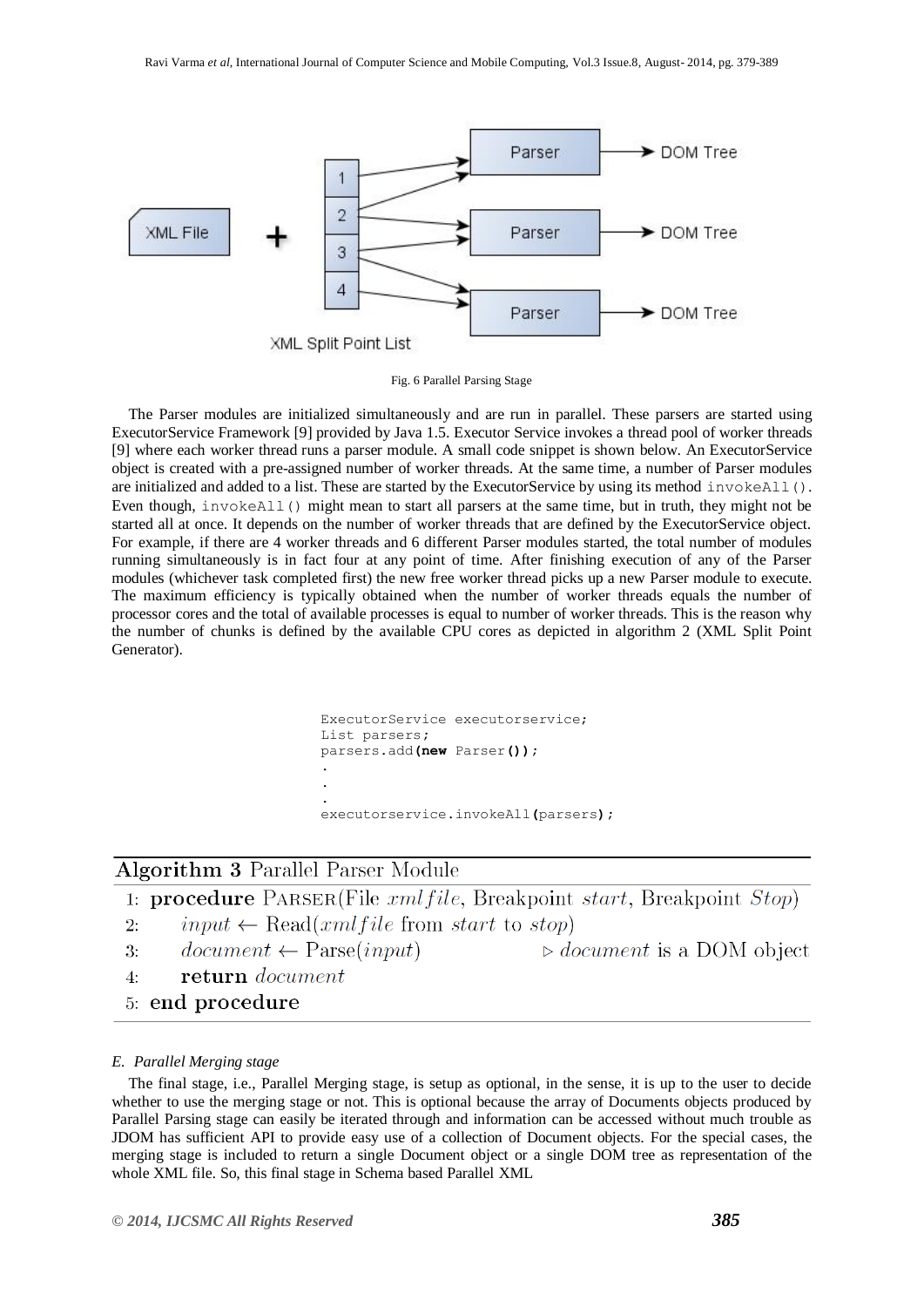Parser model is where all the individual documents that are obtained after the parallel parsing stage are combined together. The process is shown in Fig. 7.

The parallel parsing stage produces a lot of partial Documents, partial because they are representations of chunks of XML file. Though these Documents could still be used on their own individual basis, they are merged for the special range of applications which would require a single DOM Document. These partial Documents are loaded into a Document queue and then passed to a number of Merger modules which are initialized to run in parallel. The first merger module gets the first two Documents by de-queuing the queue ready to be merged and the second merger module gets the next two and the process continues. The combined single Document is queued again at the end of the queue to be ready for further merging process. This process goes on and on until the queue is left with a single Document, then it means that the merging process is done. The remainder document is returned as the Final Document, the whole DOM tree. The algorithmic logic of the Merging stage is shown in Algorithms 4.



Fig. 7 Parallel Merging stage

| <b>Algorithm 4</b> Merging Stage Algorithm |  |  |  |  |  |
|--------------------------------------------|--|--|--|--|--|
|--------------------------------------------|--|--|--|--|--|

- 1: procedure MERGE(Queue documentqueue)
- $\mathfrak{D}$ . while (size of *documentqueue*)  $> 1$  do
- $documentqueue \leftarrow \text{Merge}$ Thread( $documentqueue$ .removeFirstTwo)  $3:$
- end while  $4:$
- return The remainder Document in *documentqueue*  $\overline{5}$ :
- 6: end procedure

The Merger module functioning is shown in Algorithm 5. The parallel Merger modules are also initiated and handled by ExecutorService as explained in the previous section. A Merger module takes two Documents as inputs supplied from the Document Queue and then removes content from one Document and adds it to another. These operations are memory intensive and the performance takes a beating. But results have shown that with many parallel Merger modules, the performance is speeded up. They are presented in the next section.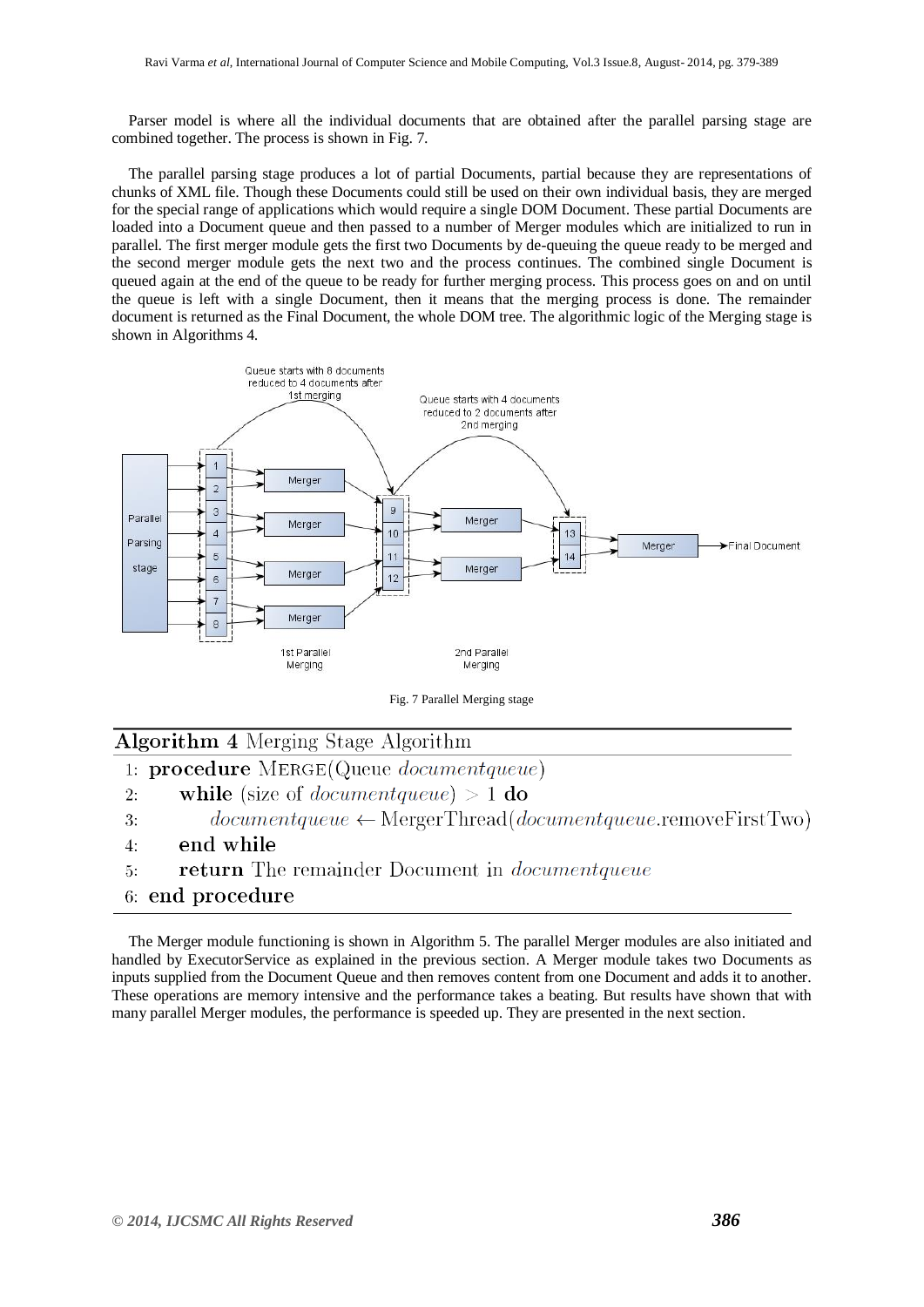| <b>Algorithm 5</b> Merger Module                                                  |  |  |  |  |  |
|-----------------------------------------------------------------------------------|--|--|--|--|--|
| 1: <b>procedure</b> MERGERTHREAD(Document <i>first</i> , Document <i>second</i> ) |  |  |  |  |  |
| while <i>second</i> is NOT empty do<br>2:                                         |  |  |  |  |  |
| $first \leftarrow second$ .removeContent<br>3:                                    |  |  |  |  |  |
| end while<br>4:                                                                   |  |  |  |  |  |
| return first<br>5:                                                                |  |  |  |  |  |
| 6: end procedure                                                                  |  |  |  |  |  |

#### V. **EXPERIMENTS**

The Schema based Parallel XML Parser is tested on a system with Intel Core - i5 3230M, Quad-core processor over-clocked at 3.2 GHz. It has 8GB of RAM clocked at 1600MHz. The tests are performed for XML files of sizes 80MB, 160MB and 240MB. The performance of the new model is tested against PXP XML parsing on similarly configured system and the results are shown in Fig. 8. The models are tested using JDK 1.8 with preset heap size of 6000MB. This much RAM is required for the Schema based Parallel XML Parser with Merging model. The model without merging doesn't not require as much RAM. But, to get correct results all models are run with 6000MB as default.

The graph shows figures for Schema based Parallel XML Parser without Merging, Schema based Parallel XML Parser with Merging and PXP XML Parsing [1]. The values are obtained by taking average of 10 independent runs. The Schema based Parallel XML Parser without Merging is clearly the fastest with an average execution time of 1.21 seconds for an 80MB file, 2 seconds for 160MB file and 4.5 seconds for 240MB file. It shows an average speed improvement of 42% over PXP XML Parsing. The Schema based Parallel XML Parser with Merging is second fastest with an average execution time of 1.6 seconds, 2.6 seconds and 5.6 seconds for 80MB, 160MB, and 240MB respectively. This produces an average speed improvement of 24% over PXP XML parsing.





The next graph in Fig. 9 shows performance improvement in the Preparsing stage from PXP Parallel XML parsing and Schema based Parallel XML Parser. The system used to test these is Intel Core i5 2430M @ 2.4 GHz Processor with 4GB of RAM. The new Schema scanning approach is clearly faster than a PXP approach. This is because the Schema file is independent of the size of XML file and very small in size. The PXP performance decreases with increase in XML size but Schema based Scanner's performance isn't affected by XML size. For a XML file size of 160MB, the PXP approach takes about 1.7 seconds but the Schema based approach takes only 45 milliseconds. These figures prove that the new Schema based Parallel XML Parser is faster than PXP parallel XML parsing.

#### VI.**CONCLUSION AND FUTURE WORK**

A new model called Schema based Parallel XML Parser is presented in this paper. The model is designed to be an improvement over other Parallel XML Parsing algorithms, particularly for extremely large XML files of sizes greater than 50MB. It has two improvements over PXP Parallel XML Parser, the very first attempt at parallel XML parsing. Firstly, it has Schema based Preparser which showed a performance improvement that is over 10 times fast. Secondly, it has a parallel Merging phase, a significant improvement of sequential merging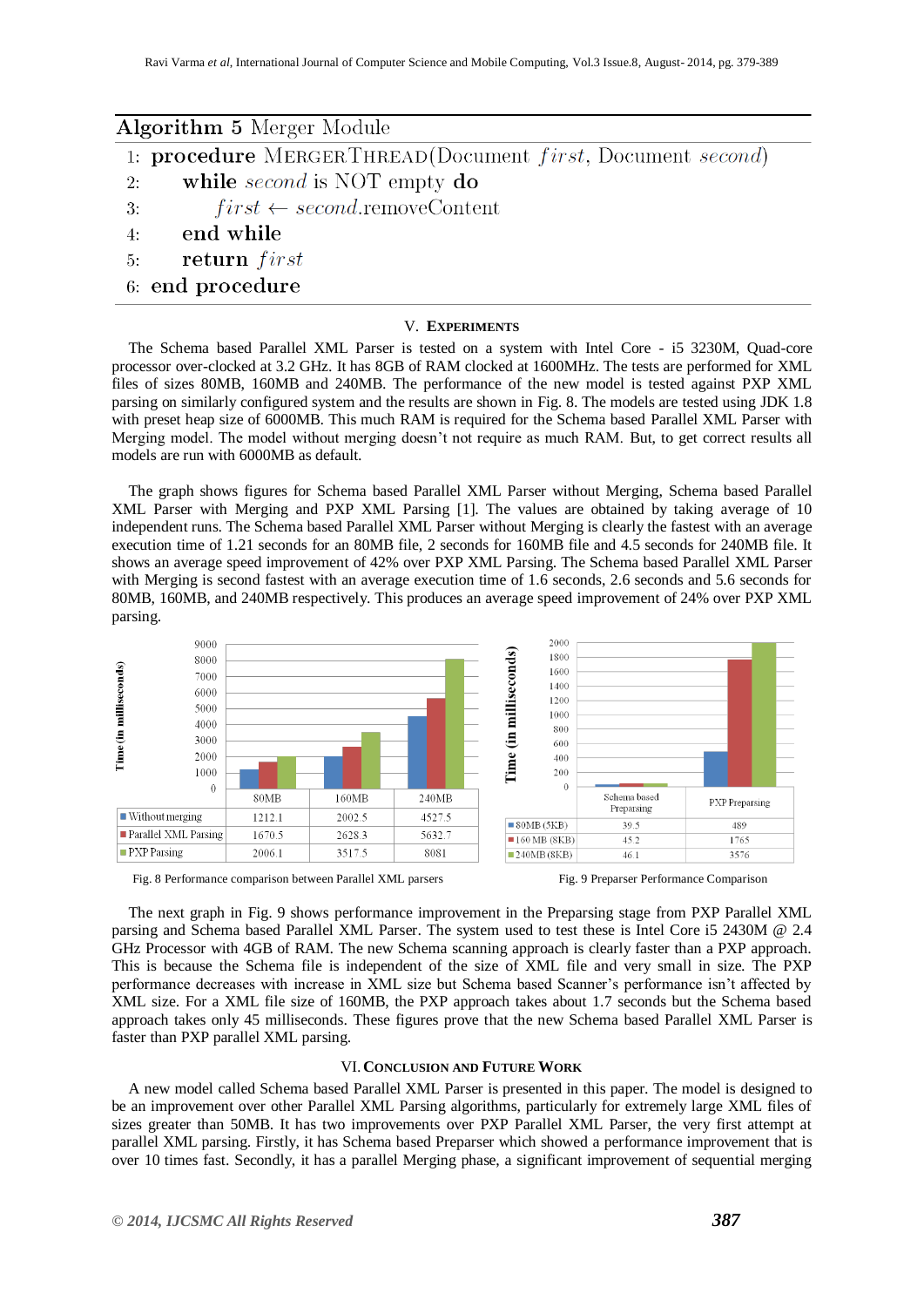present in PXP approach. These two improvements propelled the Schema based Parallel XML parser to be around 40% faster than PXP approach when tested on files of sizes between 50MB to 250MB.

There is a lot of room for improvement in parallel XML parsing. Newer schemes that can be implemented include using the recursive Fork-Join Framework presented in Java 7 to increase parsing efficiency. Merging stage is improved by concurrent execution of multiple Merger modules on Documents. This can be improved by providing parallelism at Element level inside the Document. A parser with no well-formedness checker could be used to speed up parsing stage.

# **REFERENCES**

- [1] W. Lu, K. Chiu, and Y. Pan. "A parallel approach to XML parsing" *The 7th IEEE/ACM International Conference on Grid Computing*, Barcelona, September 2006.
- [2] Yinfei Pan, Ying Zhang, Kenneth Chiu, and Wei Lu "Parallel XML Parsing Using Meta-DFAs", *3rd IEEE International Conference on e-Science and Grid Computing*, Bangalore, India, December 10-13, 2007.
- [3] Xiaosong Li, Hao Wang, Taoying Liu, Wei Lu, "Key Elements Tracing Method for Parallel XML Parsing in Multi-core System", *International Conference on Parallel and Distributed Computing, Applications and Technologies*, 2009.
- [4] Bhavik Shah, Praveen R. Rao, Bongki Moon, and Mohan Rajagopalan, "A Data Parallel Algorithm for XML DOM Parsing", *Database and XML Technologies, volume 5679 of Lecture Notes in Computer Science*, pages 75-90. Springer Berlin / Heidelberg, 2009.
- [5] Tak Cheung Lam, Jianxun Jason, DingJyh-Charn Liu, "XML Document Parsing: Operational and Performance Characteristics Computing Practices", *IEEE Computer Society*, 2008.
- [6] Herb Sutter, "The Free Lunch Is Over: A Fundamental Turn Toward Concurrency in Software", *Dr. Dobb's Journal*, March 2005.
- [7] Ravi Varma, Dr. G. Venkata Rami Reddy, "A Review of Parallel XML Parsing Techniques", *International Journal of Computer Science and Mobile Computing*, April 2014, pages 1149 – 1154.
- [8] (2013) JDOM Website [Online]. Available: http://www.jdom.org/
- [9] (2014) Java Executor Service Framework Tutorial on Oracle Java Tutorials [Online]. Available: http://docs.oracle.com/javase/tutorial/essential/concurrency/executors.html/
- [10] K. Chiu, T. Devadithya, W. Lu, and A. Slominski, "A Binary XML for Scientific Applications", *International Conference on e-Science and Grid Computing*, 2005.
- [11] K. Chiu and W. Lu, "A compiler-based approach to schema-specific xml parsing", *The First International Workshop on High Performance XML Processing*, 2004.
- [12] W. Zhang and R. van Engelen, "A table-driven streaming xml parsing methodology for high-performance web services", *IEEE International Conference on Web Services (ICWS'06)*, pages 197–204, 2006.
- [13] R. van Engelen, "Constructing finite state automata for high performance xml web services", *Proceedings of the International Symposium on Web Services(ISWS)*, 2004.
- [14] Jeff Atwood. (2008) XML: The Angle Bracket Tax on Coding Horror. [Online]. Available: http://blog.codinghorror.com/xml-the-angle-bracket-tax/
- [15] B. Tommie Usdin. (2014) How and Why Are Companies Using XML? On Mulberry Technologies Inc. [Online]. Available: http://www.mulberrytech.com/papers/ HowAndWhyXML/
- [16] (2005) XML, Cover Pages on Oasis [Online]. Available: http://xml.coverpages.org/xmlApplications.html/
- [17] Y. Pan, W. Lu, Y. Zhang, K. Chiu, "A Static Load-Balancing Scheme for Parallel XML Parsing on Multicore CPUs", *Seventh IEEE International Symposium on Cluster Computing and the Grid(CCGrid'07)*, 2007.
- [18] Pan, Y., Zhang, Y., Chiu, K., "Simultaneous transducers for data-parallel XML parsing", *Proc. of Intl. Symposium on Parallel and Distributed Processing*, April 2008, pp. 1–12 (2008).